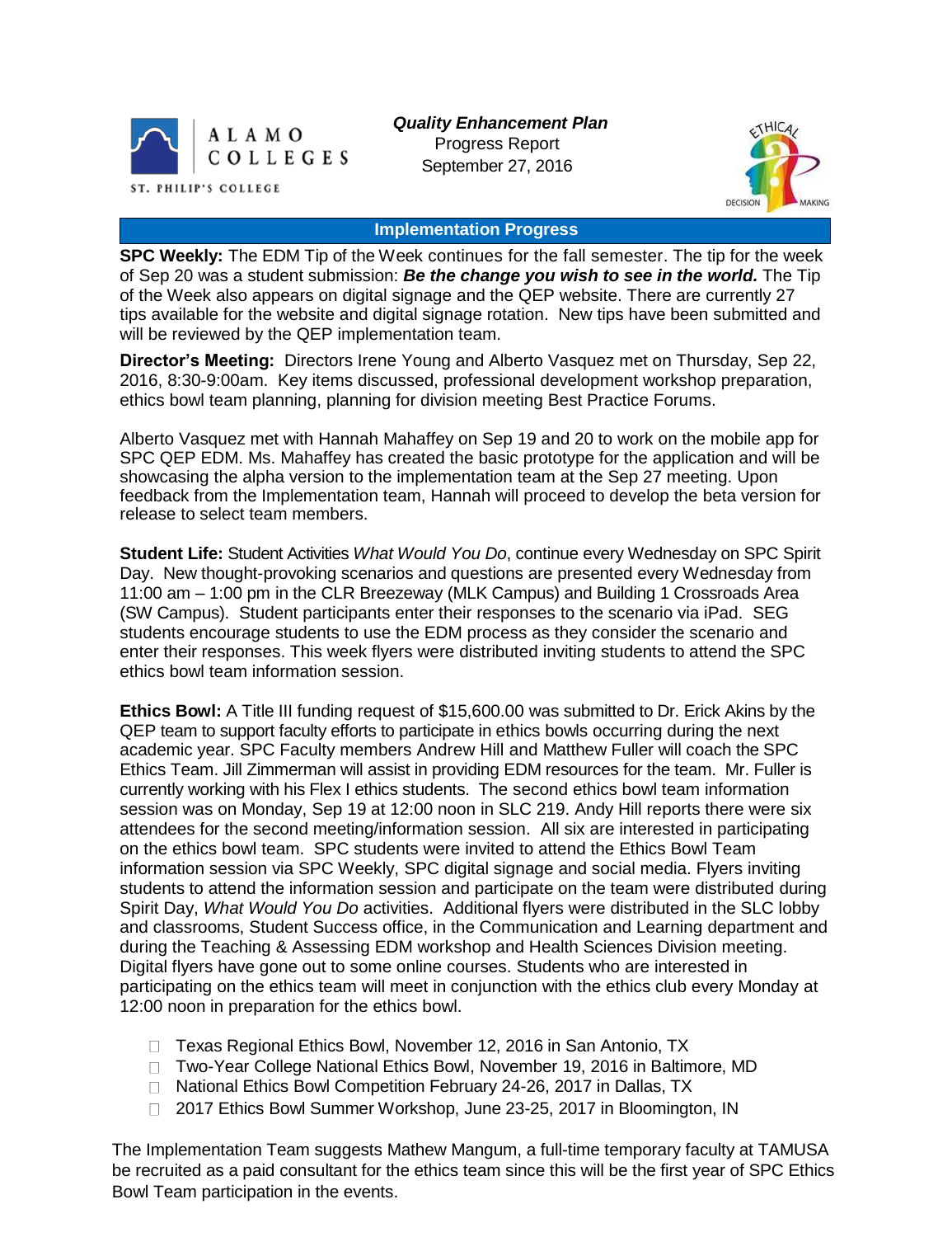**PR:** Public Relations continues to support the work of the QEP by promoting community awareness. SPC weekly announced the Teaching and Assessing Ethical Decision-Making professional development workshop and ethics bowl team information sessions. Flyers and digital signage have information about the SPC ethics bowl team and business card size QEP EDM cards have been drafted.

The business card size QEP EDM cards would be used for Med-Lab students to carry in their I.D. badge holders while out at clinical rotations. The card design is being reviewed by the Implementation Team and may prove to be useful for all of Allied Health, Nursing, and Biomedical Engineering Technology Program students who work in hospitals.

**QEP Core/Implementation Team**: There was a combined core/implementation team meeting on Sep 20. George Johnson discussed preparation for the upcoming SACS-COC site visit. The implementation team will meet today from 2:00 – 4:00 pm, CLR 301.

## **Assessment**

**Personal & Social Responsibility Inventory (PSRI):** 1,526 students completed the PSRI. To further promote student participation, QEP directors and Dr. Hinojosa have requested from Iowa State University RISE the 'age 18 consent' requirement be removed. More students may complete the survey if the consent statement is eliminated. We want to ensure DC/ECHS student population are completing the survey. According to FERPA there is no difference between a traditional student in a postsecondary institution and a student who is under the age of 18 at the institution. Both are considered eligible students (per Ellen Campbell of the Family Policy Compliance Office [www.ed.gov/fpco\)](https://mail.alamo.edu/owa/redir.aspx?C=sXxFZN20ZCUjVpdGx3glUoQe6Tg3eoX73c8Jphfu-FKDQ7eJ1uDTCA..&URL=http%3a%2f%2fwww.ed.gov%2ffpco). This is also in accordance with SACSCOC. DC/ ECHS students must have the same assessment opportunities as the traditional student population.

The PSRI 2 (post-test) will be launched on Nov 28 and only sent to students who completed the PSRI 1 (pre-test). The PSRI 2 will remain open until December 16, 2016. The first 1,000 students completing both will receive a \$20.00 bookstore gift card. This time span allows 14-15 weeks of instruction to occur prior to administration of the post-test as recommended by RISE.

In regards to PSRI e-mail communication to students, QEP directors with recommendation from cabinet members have determined that the PSRI message/announcement inviting initial student participation could continue to come from the president's office but replies to the message and feedback could be filtered and monitored through SPC's, Feed the Tiger. John Orona has received the new e-mail account for SPC-President and is coordinating designated access to this account.

**Defining Issues Test Version-2 (DIT-2):** The DIT-2 is scheduled for administration to randomly selected course sections Nov 14 – Dec 2, 2016. The Student Assignment Survey will be administered in conjunction with the DIT-2, Nov 14 – Dec 2, 2016.

**Rubric Assessment:** Sonia Valdez has forwarded an information packet for artifact collection and rubric assessment to instructional deans and chairs. Flex I Artifacts will be collected on Oct 7. Flex II and all other courses will have artifacts collected in Nov. Rubric assessment and calibration is scheduled for Feb 2-3, 2017.

**External Constituent Surveys:** Alberto Vasquez sent a printable copy of the External Constituent/Alumni survey to instructional deans on Wednesday, Aug 31. The due date for surveys to be submitted to QEP directors is Nov 28. Mr. Vasquez has made himself available to the Advisory Committee meetings and other external constituent meetings to help proctor the survey and collect them. Mr. Vasquez is scheduled to attend the